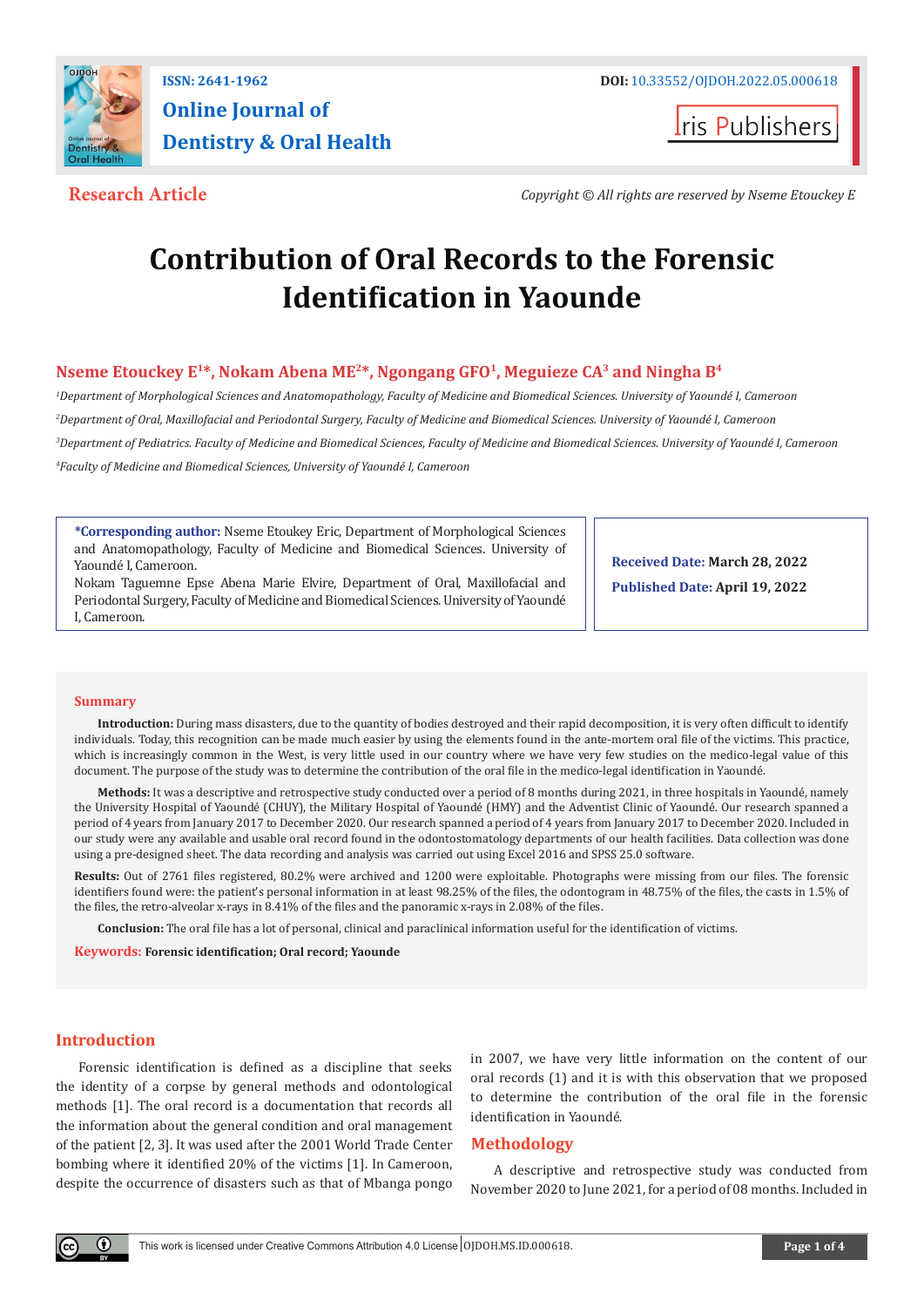the study were all oral records recorded over a 4-year period from January 2017 to December 2020; available and exploitable found in the odontostomatology departments of the University Hospital of Yaounde (CHUY), the Military Hospital of Yaounde (HMY) and the Adventist clinic of Yaounde. Sampling was consecutive and extensive. The data collection was done using a technical sheet inspired by the Patient Record in Dentistry published in 2000 by ANAES [2]. It was divided into three themes: patients' personal information, medical content and paraclinical elements. The collected data was then recorded and analyzed using Excel 2016 and IBM SPSS 25.0 software. Results were reported in frequencies, averages and numbers.

# **Results**

Out of 2761 files registered, the proportion of archived files was 80.2%. At the HMY, we observed a staff of 1008 archived files (90.97%), while at the CHU we had 550 files (55.16%), and at the Adventist clinic 656 files (100%) (Table 1).

**Table 1:** Proportion of records archived by hospital.

| <b>Hospital Name</b> | <b>Number of Patients Enrolled</b> | <b>Number of Archived Files</b> | <b>Proportion of Archived Files</b> |
|----------------------|------------------------------------|---------------------------------|-------------------------------------|
| $CHU^*$              | 997                                | 550                             | 55.16%                              |
| Adventist clinic     | 656                                | 656                             | 100%                                |
| $HMY**$              | 1108                               | 1008                            | 90.97%                              |
| Total                | 2761                               | 2214                            | 80.20%                              |

\*CHU=University Hospital Center; \*\*HMY= Military Hospital of Yaounde

Out of 2214 archived files, 1200 files were usable. A total of 639 were male (53.25%) and 555 female (46.25%) for a sex ratio of 1.14. The average age of patients was  $36.45 \pm 17$  years with

extremes of 1 and 85 years, The most represented age group was that of 20 to 40 years or 59.4% (Table 2).

|  |  |  |  | <b>Table 2:</b> Socio-demographic representation of the study population. |
|--|--|--|--|---------------------------------------------------------------------------|
|--|--|--|--|---------------------------------------------------------------------------|

| <b>Variable</b>    | $CHU^*$        |               | $HMY**$   |               | <b>Adventist Clinic</b> | <b>Total</b> |            |       |
|--------------------|----------------|---------------|-----------|---------------|-------------------------|--------------|------------|-------|
|                    | $N = 400$      | $\frac{0}{0}$ | $N = 400$ | $\frac{0}{0}$ | $N = 400$               | $\%$         | $N = 1200$ | $\%$  |
| <b>Sex</b>         |                |               |           |               |                         |              |            |       |
| Female             | 197            | 49            | 205       | 51.93         | 153                     | 38.7         | 555        | 46.25 |
| Male               | 202            | 50.98         | 192       | 48            | 245                     | 61.25        | 639        | 53.25 |
| Not specified      | $\mathbf{1}$   | 0.02          | 3         | 0.07          | 2                       | 0.05         | 6          | 0.05  |
| Sex ratio = $1,14$ |                |               |           |               |                         |              |            |       |
| Age                |                |               |           |               |                         |              |            |       |
| 0-20 years         | 98             | 24.5          | 95        | 23.75         | 93                      | 23.25        | 282        | 23.5  |
| $20-40$ years      | 244            | 61            | 237       | 59.25         | 232                     | 58           | 713        | 59.4  |
| 40-60 years        | 58             | 14.4          | 63        | 15.75         | 67                      | 16.75        | 188        | 15.6  |
| More than 60 years | $\overline{4}$ | 0.1           | 5         | 0.12          | 8                       | 0.2          | 17         | 0.19  |
| Average            | $36,45+/-17$   |               |           |               |                         |              |            |       |

\*CHU= University Hospital Center; \*\*HMY= Military Hospital of Yaounde

Of the 6 elements of personal identification of patients found, we note the presence of the name in 1199 files or 99%, that of the address in 1170 files or 98.25%, that of age in 1194 files or 99.5%,

that of sex 1194 files or 99.5%, the profession is present in 1183 files or 98.5 and finally the telephone number is present in 1192 files or 99.33% (Table 3).

#### **Table 3:** Patient Information.

| <b>Hospital Name</b> | <b>Name</b> |       |      | <b>Address</b><br>Age |       | <b>Sex</b> |               | <b>Profession</b> |               | <b>Telephone</b> |               |      |       |
|----------------------|-------------|-------|------|-----------------------|-------|------------|---------------|-------------------|---------------|------------------|---------------|------|-------|
|                      | N           | $\%$  |      | N                     | $\%$  | N          | $\frac{0}{0}$ | N                 | $\frac{0}{0}$ | N                | $\frac{0}{0}$ | N    | $\%$  |
| $CHU^*$              | 400         | 100   |      | 398                   | 99.5  | 399        | 99.75         | 399               | 99.75         | 397              | 99.25         | 397  | 99.25 |
| Adventist Clinic     | 400         | 100   |      | 388                   | 97    | 398        | 99.5          | 398               | 99.5          | 397              | 99.25         | 399  | 99.7  |
| $HMY**$              | 399         | 99.75 |      | 393                   | 98.25 | 397        | 99.25         | 397               | 99.25         | 389              | 97.25         | 396  | 99    |
| Total                | 1199        | 99.9  | 1170 |                       | 98.25 | 1194       | 99.5          | 1194              | 99.5          | 1183             | 98.5          | 1192 | 99.33 |

\*CHU=University Hospital Center; \*\*HMY=Yaounde Military Hospital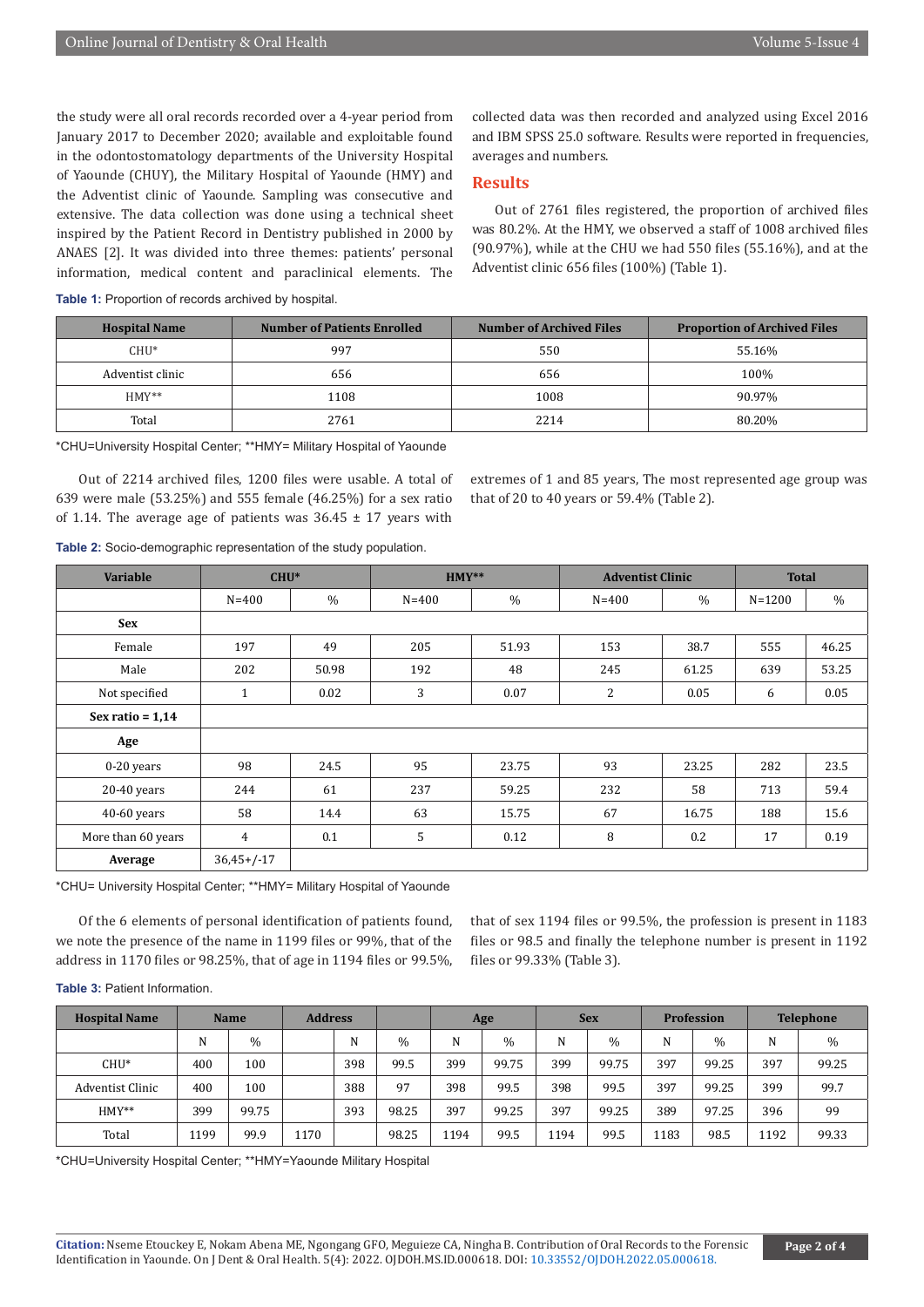| <b>Hospital Name</b> | <b>Patients Informations</b> |           | Panoramic dental X-ray |               | Retroalveolar X-ray |      |
|----------------------|------------------------------|-----------|------------------------|---------------|---------------------|------|
|                      | N                            | current   | N                      | $\frac{0}{0}$ | N                   | %    |
| $CHU^*$              |                              | situation | b                      | 0.5           | 26                  | 2.16 |
| Adventist Clinic     |                              | current   |                        | 0.5           | 22                  | 1.8  |
| $HMY**$              | $\mathbf b$                  | current   | 13                     | 1,08          | 53                  | 4.41 |
| Total                | 18                           |           | 25                     | 2,08          | 101                 | 8.41 |

#### **Table 4:** Proportion of patient information and X-rays.

\*CHU=University Hospital Center; \*\*HMY=Yaounde Military Hospital

We noted the presence of panoramic dental radiography in 25 (2.08%) files, that of retroalveolars in 101 (8.41%) files (Table 4).

We noted the presence of odontograms in 585 (48.75%) files,

**Table 5:** Proportion of odontograms, casts and photographs.

casts in 19 (1.5%) files, while no photographs were found in the files. It appears that the University Hospital is the only one of our study hospitals that does not use odontograms. There was an absence of photographs in all study hospitals (Table 5).

| <b>Hospital Name</b> |     | <b>Odontograms</b> |    | <b>Photographs</b> |                    |  |
|----------------------|-----|--------------------|----|--------------------|--------------------|--|
|                      | N   | $\%$               | N  | $\%$               | $\frac{0}{0}$<br>N |  |
| $CHU^*$              |     |                    |    | 1,25               | 0 <sub>0</sub>     |  |
| Adventist Clinic     | 205 | 51.25              | 12 |                    |                    |  |
| $HMY**$              | 380 | 95                 |    | 0,5                |                    |  |
| Total                | 585 | 48,75              | 19 | 1,5                |                    |  |

\*CHU=University Hospital Center; \*\*HMY=Yaounde Military Hospital

#### **Discussion**

#### **Proportion of records archived**

We obtained a proportion of 80.2% of records archived in our study hospitals. The hospital with the lowest proportion of archiving was the University Hospital of Yaoundé (CHU), which is very different from the study conducted by Waleed in Sudan, which showed that university students kept records better than practitioners in private institutions [4]. This difference could be explained by the fact that the university hospital has been undergoing restructuring for several years, which would cause problems in organising the record-keeping system.

### **Patient information**

Patient personal information included name (99%), address (98.25%), age (99.5%), gender (99.5%), occupation (98.5%) and telephone number (99.33%). These results are similar to those of Krishan, et al. [5] who found that out of 100 oral physicians, all or 100% recorded all the elements of the patients' personal history. This could be because these are essential elements in any consultation, which allow practitioners not only to identify their patient but also to follow them appropriately. This would imply that for any patient who has undergone an oral consultation, it would be possible to find him/her by having access to his/her file [5].

### **Radiographs**

The files studied contained only 126 radiographs divided into 101 (8.41%) retro-alveolar and 25 (2.08%) panoramic. This is lower than the results of the studies conducted in Sudan by Petro, et al. [6] where 29% of the files contained radiographs. This difference could be explained by the fact that the 3 hospitals in our study gave the radiographs to their patients without making a copy, whereas in Sudan only the government hospitals gave their radiographs to the clients [6]. Our results are also lower than those of Rasmusson, et al. [7] in Sweden, who found a proportion of 50% of records with radiographs [7]. This could be explained by the fact that Rasmusson, et al. [7] conducted their study on all identification cases in the Gothenburg Police Department.

#### **Odontograms**

78.4% of the records in our study did not contain an odontogram, which is similar to the studies by petro et al where the proportion of records without an odontogram was 80% (4). Another study by Selvajothi, et al. [8] in 2014 in Chennai, India showed that only 12% of dentists maintained records with dental mapping or odontograms; this could be explained by the fact that filling out the odontogram takes a lot of time and in our country where the number of oral physicians is relatively low compared to the national population, some physicians prefer to focus on emergency management and therefore partial filling of the odontogram [8].

#### **Casts**

We found only 19 (1.5%) casts of individual patients. This is similar to the study by Krishan, et al. [5] who found that 91% of oral physicians discarded their casts as soon as the treatment was completed, while the remaining 9% kept them until the first follow-up appointment [5]. This could be explained by the fact that the casts are no longer useful to the doctors at the end of the treatment and therefore become cumbersome after the treatment is completed.